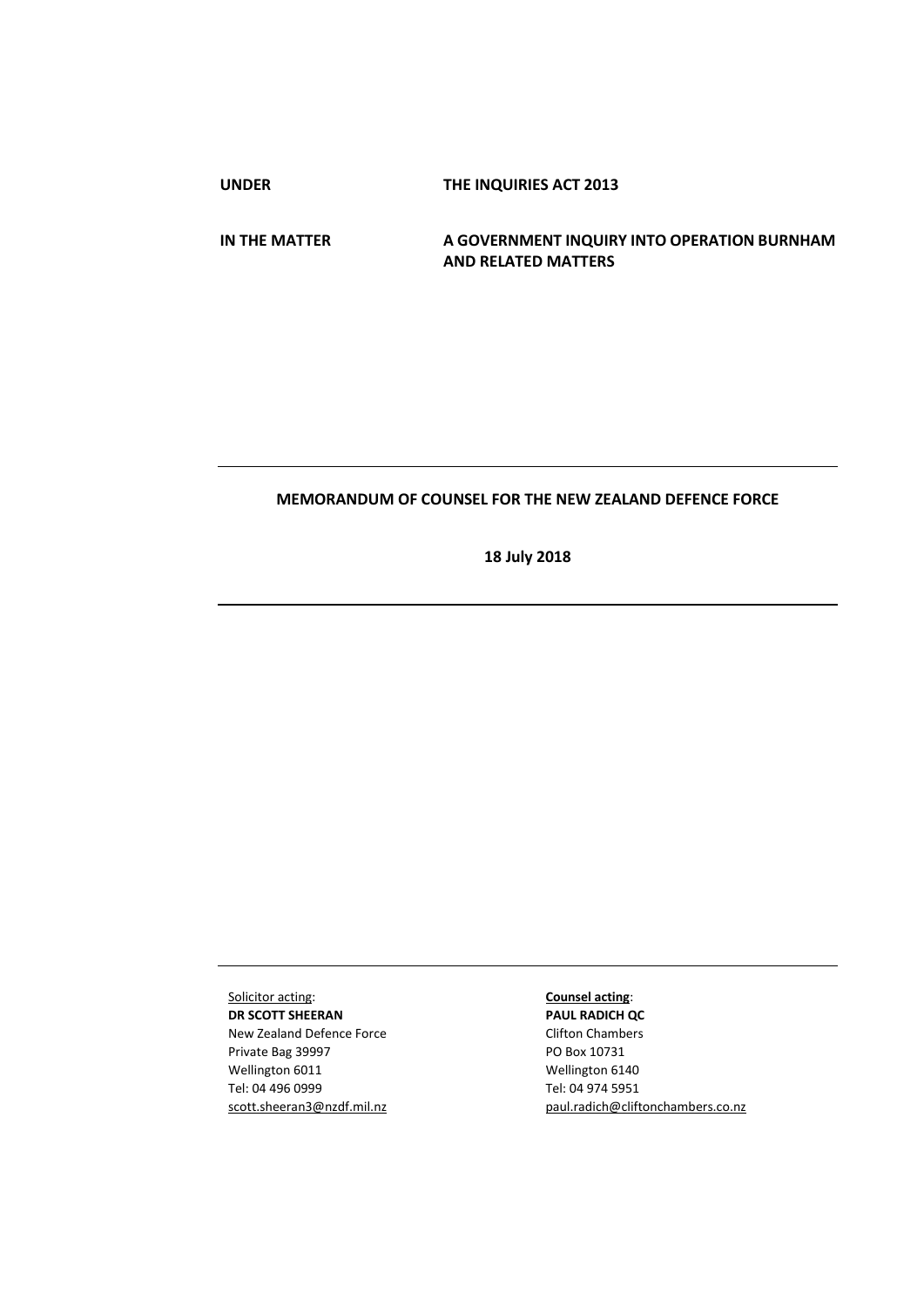# **Direction from Inquiry**

- 1. The purpose of this New Zealand Defence Force ("NZDF") memorandum is to respond to the direction from the Government Inquiry on Operation Burnham and Related Matters ("Inquiry") contained in Minute No 1 of 10 July 2018.
- 2. The Inquiry directed in Minute No 1 that the NZDF provide by 5 pm on Wednesday 18 July an indication of:
	- *(a) How much of its material relevant to the issues in the Inquiry is presently classified; and*
	- *(b) How much of that classified material is subject to control by a foreign government or entity such that its consent to disclosure will or may be required.*

### **Publicly available and unclassified material**

- 3. The NZDF provided copies of a bundle of publicly available and unclassified material ("public and unclassified bundle") to the Inquiry on 25 June 2018. Following the direction of the Inquiry in Minute No 1, NZDF sent copies of the unclassified bundle to other core participants on Wednesday 18 July 2018.
- 4. This bundle represents the extent of publicly available and unclassified information held by NZDF on matters relating to the Inquiry. Most of the material in the bundle comprises classified documents that have been redacted in accordance with the Official Information Act 1982 (OIA).
- 5. The NZDF notes that classification of material or absence of classification does not alone indicate if that material is able to be publicly released. In the context of the OIA, the Cabinet Manual 2017 at paragraph 8.43 provides:

A security classification or endorsement does not in itself provide good reason for withholding a government document. A decision to withhold must be made under the criteria of the Official Information Act, as for all other official information. The security classification or endorsement determines how a document is handled within the government system, not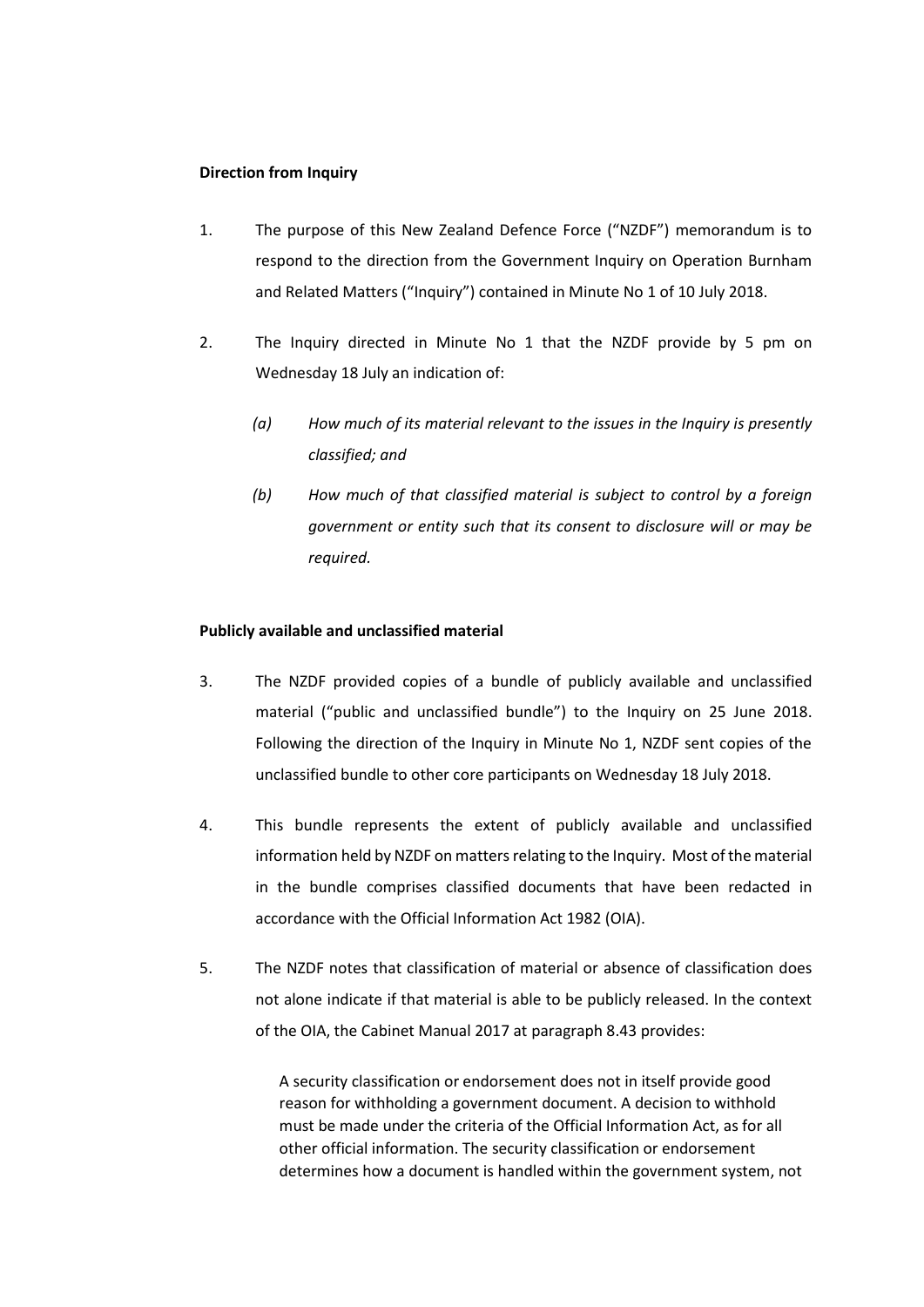whether it can be released externally. However, a high security classification or endorsement may provide a useful "flag", indicating that there may be good reason for withholding the document (or part of it) under the Official Information Act. It is good practice therefore to consult the author of the document before releasing it. Such a flag may become less relevant with the passage of time.

6. The NZDF estimates that it holds over 50 unclassified items of material, including correspondence with the United States Government and NATO respectively, which it proposes to provide to the Inquiry but for which it is likely to seek protection from public disclosure under the Inquiries Act 2013 ("the Act").

## **Identifying the classified material**

- 7. The NZDF is prioritising its effort and resources, including its consultation with other agencies, to work conscientiously through the steps that are necessary to enable it to provide classified material to the Inquiry. The NZDF is committed to providing all relevant information to the Inquiry.
- 8. The NZDF has conducted an electronic and manual search for classified material relevant to the Inquiry. This search focused on material within the Scope of the Inquiry as set out in the Terms of Reference provided by the Attorney-General (2018-go1763).
- 9. The NZDF is taking a broad approach to identifying material that may be relevant to the scope of the Inquiry. This approach includes identifying classified material for which another agency was the originator. The intention of the NZDF is to enable the Inquiry to analyse, test, and challenge the facts and legal standards, in accordance with the Inquiries Act 2013 ("Act") including the general requirements of ss 10 and 14(2).
- 10. Based upon its work to date, the NZDF is able to provide a best estimate of the material that it holds currently. The NZDF has not inspected or reviewed the majority of the material. As a first step, the NZDF conducted a general search relating to Afghanistan material for the time period of the relevant NZSAS deployment and the subsequent consideration of Operation Burnham and related matters.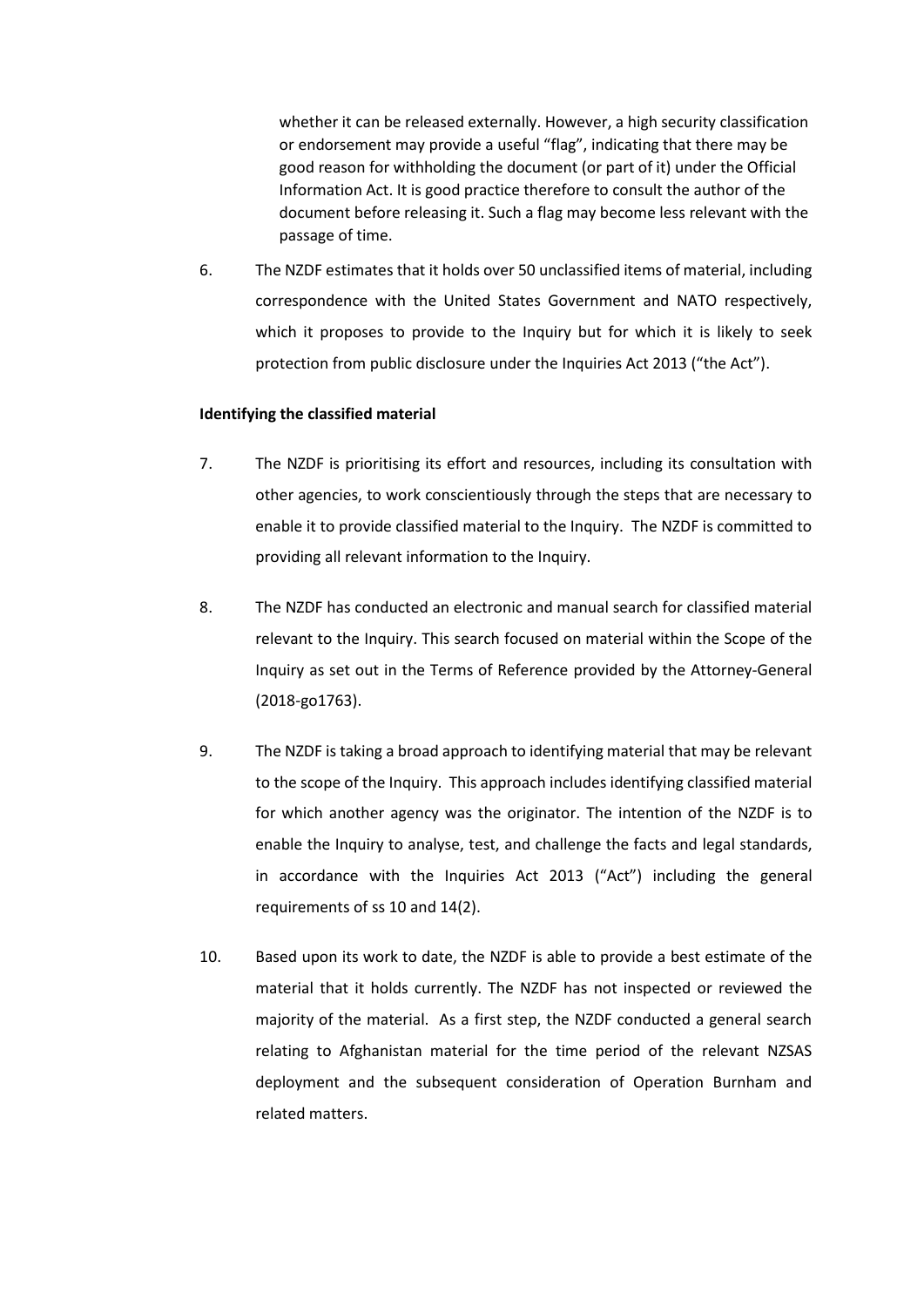11. As a second step, the NZDF reviewed a sample of material titles and texts to estimate the quantum of classified material that is within the Scope of the Inquiry, and which the Inquiry may consider relevant for its work. Due to the limits of this overall approach, the numbers provided below will change as the material is able to be compiled and copies secured for the Inquiry.

## **General indication of classified material**

- 12. The NZDF estimates that there are over 2000 items of classified material that are within the Scope of the Inquiry and which may be relevant to its work. Of this material, NZDF estimates that around eighty percent is subject to the control of a foreign government or international organisation ("classified material of partners"). However, the remaining twenty percent will need to be reviewed to determine the extent to which it may contain or be derived from the classified material of partners.
- 13. The NZDF estimates that, of the classified material of partners, around seventy percent is subject to the control of the North Atlantic Treaty Organization (NATO), and that the remaining thirty percent is subject to the control of the United States Government.
- 14. Within all of the material, on the NZDF's assessment, there is a core bundle of documents and other information of particular relevance to the Inquiry ("core bundle"). This core bundle includes Cabinet papers and Ministerial submissions, diplomatic formal messages, intelligence reporting, operational planning and reporting, video, imagery and sound recordings, and investigation reports. The core bundle comprises over seventy documents and recordings.

## **Providing material to the Inquiry**

15. The NZDF is currently working to compile a full list of classified material for the Inquiry. It is working towards providing copies of this classified material to the Inquiry, with the approval of other relevant agencies, and subject to appropriate protections from public disclosure in accordance with the Act.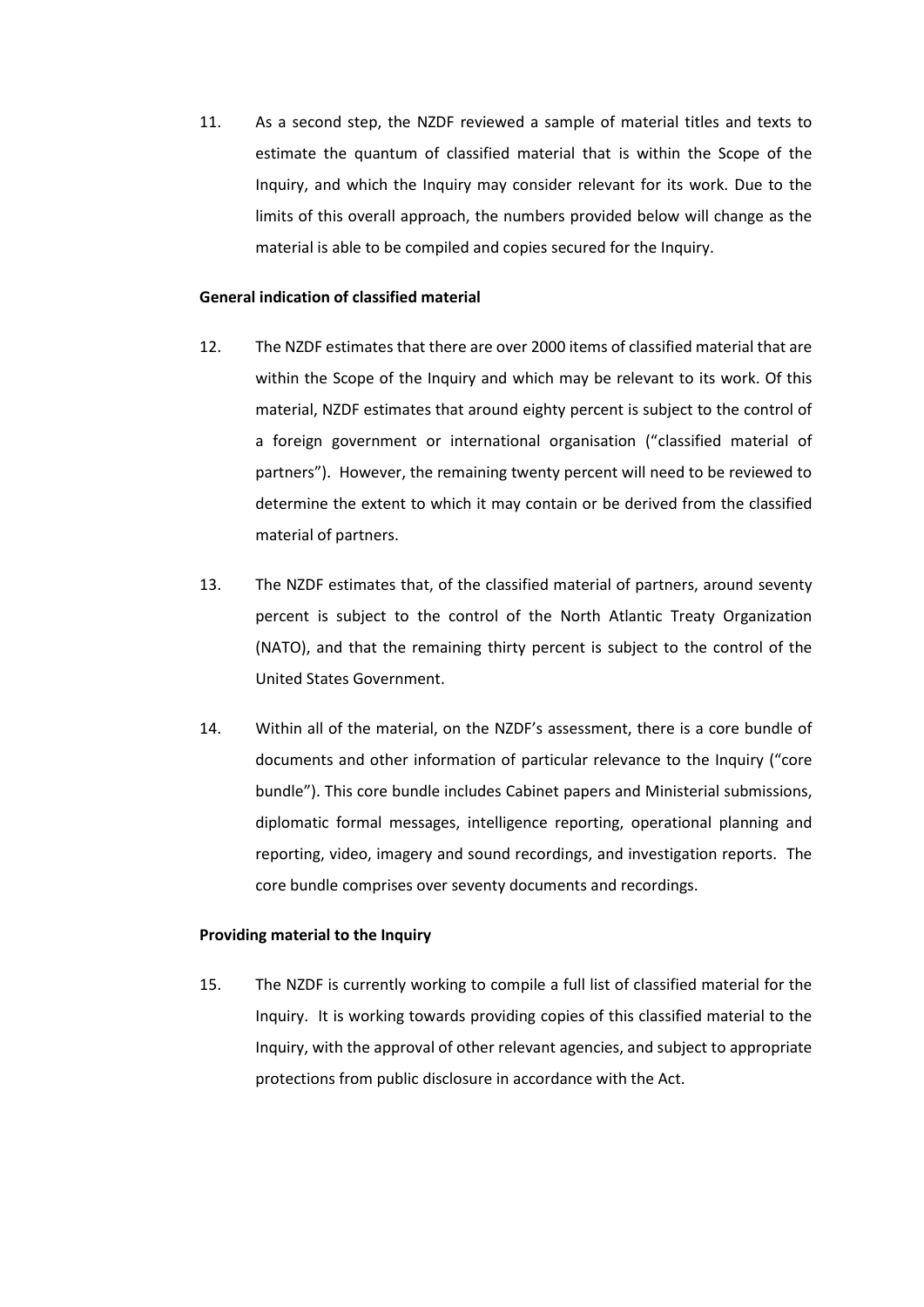- 16. The Cabinet has provided a Directive on the Security of Government Business (CAB Min (14) 39/38) which requires that the NZDF and other agencies manage classified documents according to the Protective Security Requirements (PSR) (see also paragraph 8.6 of the Cabinet Manual 2017). The NZDF has met with other agencies, including the Department of the Prime Minister and Cabinet (DPMC), the Ministry of Foreign Affairs and Trade (MFAT), the New Zealand Security Intelligence Service (NZSIS), the Government Communications Security Bureau (GCSB), and the Ministry of Defence (MOD). The NZDF has proposed to those agencies that it will consult and, as appropriate, seek their approval to provide relevant classified material to the Inquiry.
- 17. The Cabinet Office Circular on *Access to information of a previous administration* (CO (17) 9) of 30 October 2017 provides in paragraph 10 that:

A Minister or department that proposes to release the Cabinet records of a previous administration, in response to a request under the OIA or for any other reason, should advise the Cabinet Office as soon as possible. The Cabinet Office, on behalf of the Prime Minister, will consult the Leader of the Opposition about the proposed release (see paragraphs 8.133 – 8.134 in the *Cabinet Manual*).

The NZDF is working with the Cabinet Office in DPMC and other agencies towards engaging in consultation in accordance with these requirements.

- 18. In addition, the NZDF will work with other relevant agencies to identify any further material (not presently in its possession and which has not, therefore, been included in the public and unclassified bundle referred to in paragraph 3 above) to provide to the Inquiry and which may be released publicly by the Inquiry. This material will comprise both unclassified material and classified material that is redacted in accordance with the OIA and the Chief Ombudsman's opinion on OIA requests about Operation Burnham dated 9 April 2018.
- 19. This additional publicly releasable and unclassified material will need to be addressed in the course of the consultation referred to in paragraph 17 above, in cases where classified material to be redacted forms part of the records of Cabinet.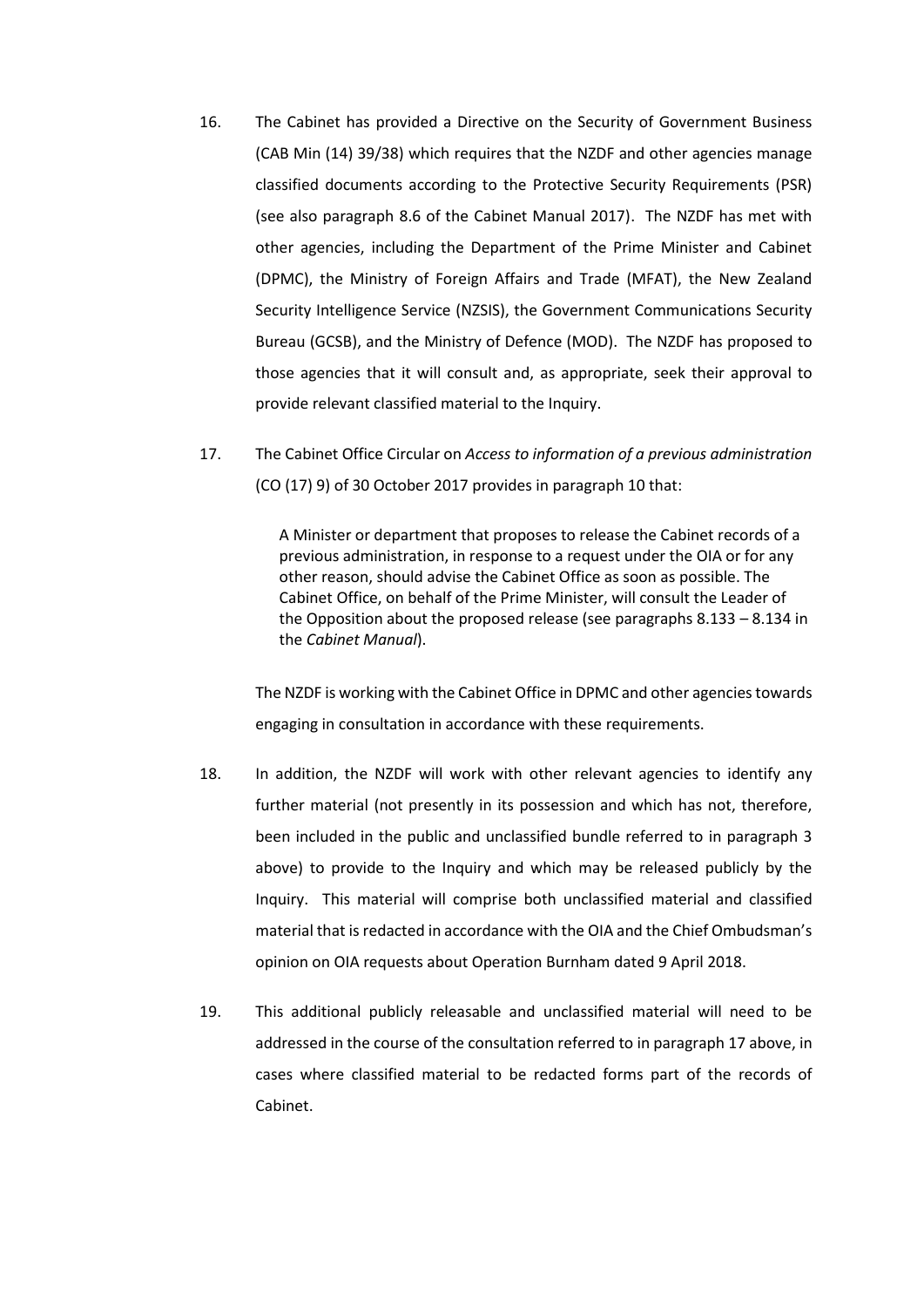20. In addition, the NZDF is in the process of preparing a redacted version for public release of the New Zealand Defence Doctrine Publication on Rules of Engagement (NZDDP-06.1 ROE).

### **Classified material of partners**

- 21. The NZDF is working closely with MFAT to facilitate the Inquiry's access to classified information of partners and has already taken concrete steps toward seeking the approval from NATO Headquarters in Brussels.
- 22. The *Agreement between the North Atlantic Treaty Organization and the New Zealand Government on the Security of Information* dated 3 October 2007 provides the international legal framework for this process.
- 23. As New Zealand was a member of the NATO International Security Assistance Force (ISAF), the documents and communications that the NZDF prepared during the ISAF operation and, as part of that operation's activities, are subject to the control of NATO. In contrast, classified material in the form of internal New Zealand Government and NZDF communications and documentation relating to the ISAF operation does not fall within the control of NATO.
- 24. The NZDF, in consultation with other agencies, is currently reviewing the arrangements that apply to the classified information which the United States Government has provided to the New Zealand Government. In this context, there is a broader range of inter-governmental and inter-agency obligations and arrangements to discern and apply.
- 25. The NZDF understands that separate arrangements may be required with NZSIS and GCSB to access classified material held by those agencies, including that obtained through their relationships with partners of New Zealand.

### **Summary**

26. In summary, the NZDF is currently prioritising the identification of relevant classified material for the scope of the Inquiry, the securing of copies, the approval of partners as appropriate, and ultimately the provision of this material to the Inquiry. The NZDF will liaise and consult with Counsel Assisting the Inquiry on a continuing basis on this process.